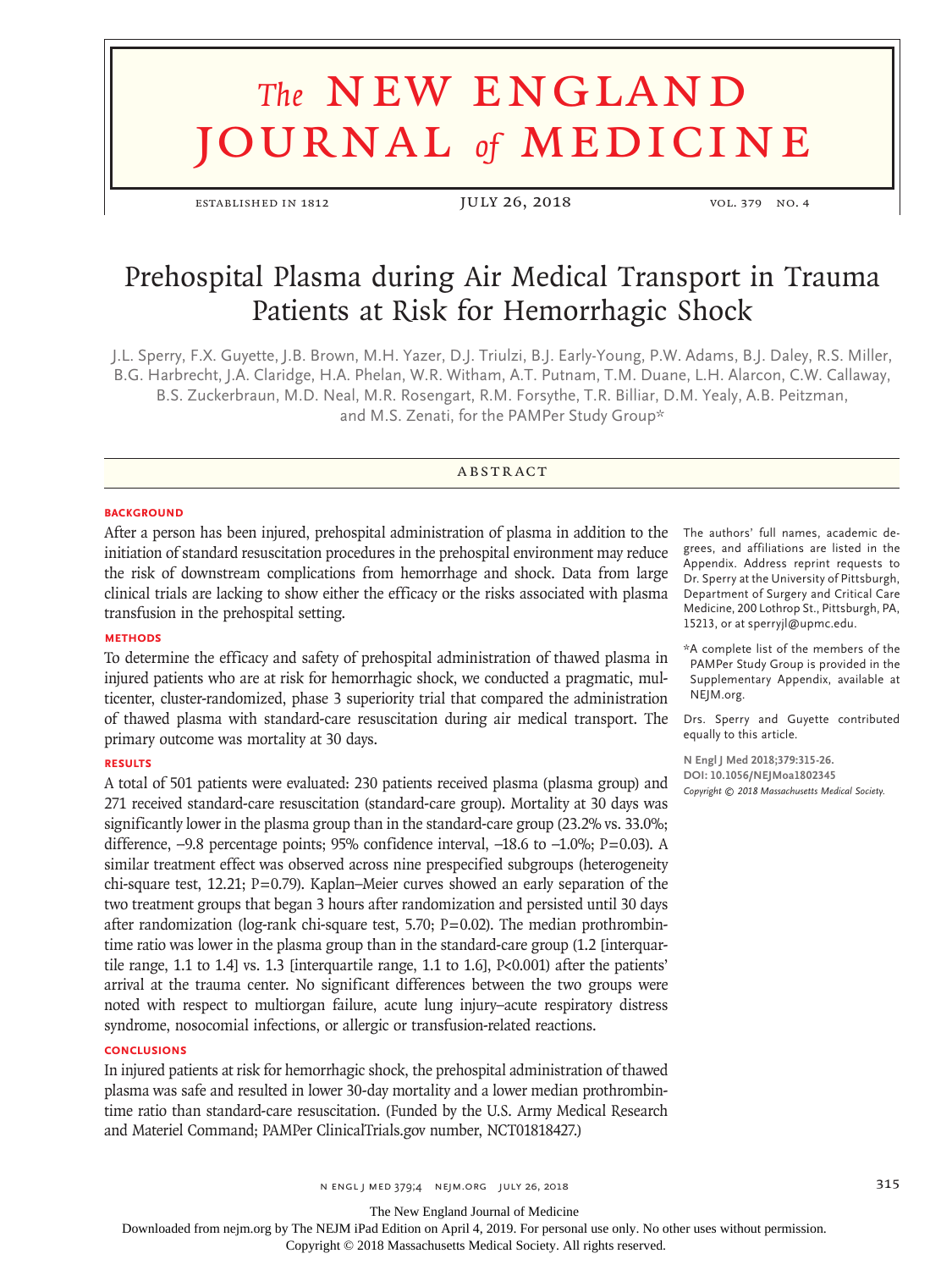THE ACUTE CARE OF SEVERELY INJURED<br>patients with hemorrhage after their arrival<br>at a trauma center has evolved over the past<br>decade.<sup>1,2</sup> Current treatment priorities include prepatients with hemorrhage after their arrival at a trauma center has evolved over the past decade.1,2 Current treatment priorities include prevention of coagulopathy through minimization of the use of crystalloid-based resuscitation in favor of early blood component–based resuscitation that includes plasma and platelets in equal ratios with packed red cells.<sup>3</sup> These in-hospital practices, termed "damage-control resuscitation," are widely used for both battlefield and civilian resuscitation after traumatic injury.<sup>2-5</sup>

Initiation of the tenets of damage-control resuscitation in the prehospital environment has the potential to reduce downstream complications attributable to hemorrhage by intervening close to the time of injury, before the development of coagulopathy, irreversible shock, and the ensuing inflammatory response.<sup>6-9</sup> Plasma transfusion mitigates the coagulopathy that can complicate traumatic hemorrhage, alters the inflammatory response after injury, and reduces the permeability of endothelial cells after hemorrhagic shock.3,7,10-14 Despite these potential benefits, the risks associated with plasma transfusion in the prehospital environment remain unknown. High-level evidence is lacking to show its efficacy and support its use in the prehospital setting.<sup>15-17</sup>

The Prehospital Air Medical Plasma (PAMPer) trial was designed to determine the efficacy and safety of prehospital plasma resuscitation as compared with standard-care resuscitation (not including plasma administration) in severely injured patients at risk for hemorrhagic shock. We hypothesized that prehospital administration of plasma would reduce 30-day mortality.

#### Methods

# **Trial Design**

The PAMPer trial was a pragmatic, multicenter, cluster-randomized, phase 3 trial involving injured patients who were at risk for hemorrhagic shock during air medical transport to a trauma center; outcomes in patients who received 2 units of thawed plasma (either group AB or group A with a low anti-B antibody titer) (the plasma group) were compared with outcomes in those who received standard-care resuscitation (the standard-care group) in the prehospital setting.<sup>18</sup> Other than the administration of plasma, we did not alter any aspect of treatment either during transport of the patients or after their arrival at the definitive trauma center. Prehospital administration of plasma was not part of standard care for any of the participating sites during the trial.

# **Trial Oversight**

The trial was designed by the authors, and the Food and Drug Administration, the Human Research Protection Office of the Department of Defense, and the institutional review boards at the participating sites approved the design. The institutional review board at each site approved an exception from informed consent requirements, after consultation with community members and after public notification regarding the trial took place. We notified enrolled participants or their legally authorized representatives and asked them to provide, as soon as feasible, consent to continue participation.<sup>19</sup> An external data and safety monitoring board performed regular safety surveillance. No commercial support was involved in the trial. The authors vouch for the accuracy and completeness of the data and analyses and for the fidelity of the trial to the protocol (available with the full text of this article at NEJM.org). No one who is not an author participated in the writing or review of the manuscript.

### **Patient Population**

Patients who were transported from the scene of their injury to a participating trauma center or who were transferred from an outside referral emergency department to a participating trauma center were eligible for enrollment in the PAMPer trial if they had at least one episode of hypotension (systolic blood pressure <90 mm Hg) and tachycardia (defined in this trial as a heart rate >108 beats per minute) or if they had any severe hypotension (systolic blood pressure <70 mm Hg), either before the arrival of air medical transport or any time before arrival at the trauma center (Table S2 in the Supplementary Appendix, available at NEJM.org). Patients were excluded if they were older than 90 years of age or younger than 18 years of age, if intravenous or intraosseous access could not be established in them, if they had had an isolated fall from standing, if they had a documented cervical cord injury, if they were known to be a prisoner, if they were known to be pregnant, if they had a traumatic cardiac arrest that lasted longer than 5 minutes, if they had a penetrating brain injury, if their injury was

The New England Journal of Medicine

Downloaded from nejm.org by The NEJM iPad Edition on April 4, 2019. For personal use only. No other uses without permission.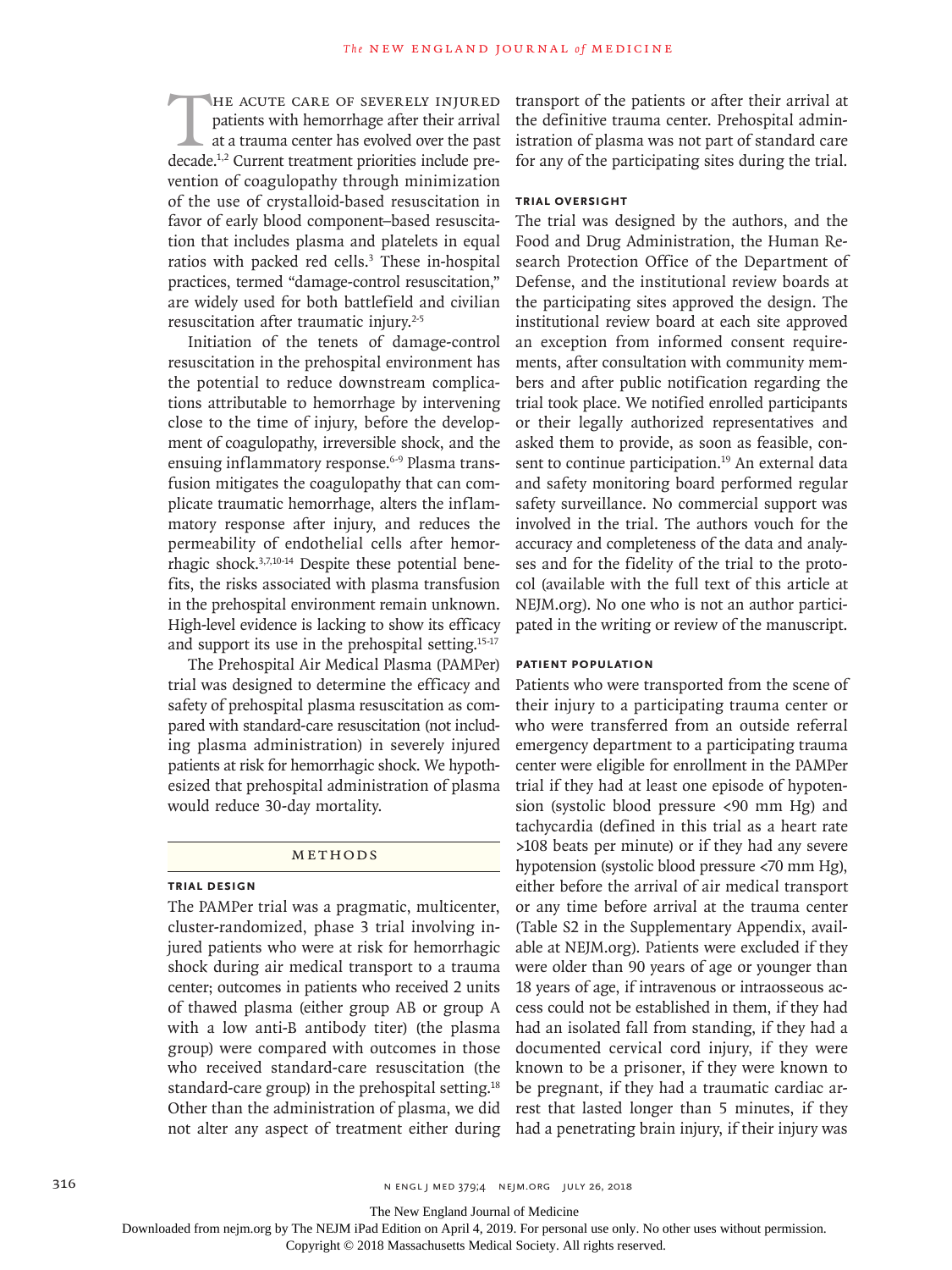due to isolated drowning or hanging, if they had burns over more than 20% of their total bodysurface area, if they were being admitted as an inpatient at an outside referral hospital, if they or a family member voiced an objection to participation in the trial at the scene of the injury, or if they were wearing an "opt-out" bracelet, indicating that they wished to opt out of the PAMPer trial.

# **Randomization and Masking**

We used a single-stage cluster randomization scheme because of the limited availability and short shelf life (5 days) of universal donor thawed plasma. Using computer-generated block randomization, we assigned air medical bases at each participating institution to the plasma group or the standard-care group for 1-month time intervals. Because of the cluster design of the trial, the treatment group to which eligible patients were assigned was based on the random assignment of the transporting base, irrespective of whether a patient received plasma or standardcare resuscitation at an outside hospital. The block scheme varied randomly among 2-month, 4-month, and 6-month block sizes during the period of enrollment. It was not possible for prehospital personnel and receiving physicians at the trial sites to be unaware of the treatment assignments because the trial intervention was a blood product, which requires full traceability. However, treatment assignments were concealed to personnel who assessed the trial outcomes.

# **Intervention**

Air medical bases that were randomly assigned to the plasma group for the month were provided 2 units of either group AB or group A with a low anti-B antibody titer (<1:100) thawed plasma. The intervention consisted of the administration of 2 units of thawed plasma, which was initiated in the prehospital setting by the air transport team. Plasma was administered once a patient met all the inclusion criteria and none of the exclusion criteria and before other resuscitative fluids were initiated. The protocol required that both units of the prehospital-initiated plasma be infused to completion even if the infusion was still ongoing at the time of arrival at the trauma center. In cases in which completion of the infusion of the 2 units of plasma occurred during flight, standard trauma resuscitation (as defined

by the local protocol) resumed until arrival at the trauma center. Plasma units that were used were replenished, and unused plasma units were exchanged before their expiration dates were reached.

For the air medical bases that were assigned to the standard-care group for the month, patients who met all the inclusion criteria and none of the exclusion criteria received standard-care resuscitation, which included infusion of a crystalloid solution as the primary resuscitative fluid, during the flight. As part of their standard resuscitation practice, air transport teams at 13 of the 27 air medical bases that participated in the trial also carried 2 units of universal donor red cells on all their flights. Indications for administration of red cells followed local protocols and were equivalent across the bases (Table S3 in the Supplementary Appendix). Air transport teams at bases that were assigned to the plasma group during a given month and that carried red cells on all their flights administered the 2 units of thawed plasma first. If a patient remained hypotensive after the plasma infusion or had obvious bleeding, transfusion of red cells then proceeded according to the local protocol. A standard operating procedure for goal-directed, crystalloid-based resuscitation on the basis of hemodynamic status was established to minimize the use of overly aggressive crystalloid-based resuscitation in both trial groups<sup>15,20</sup> (Fig. S1 in the Supplementary Appendix).

#### **Outcomes**

The primary outcome of the trial was mortality at 30 days. Prespecified secondary outcomes included mortality at 24 hours and in-hospital mortality; volumes of blood components and resuscitation fluid administered within 24 hours after enrollment; the incidence of multiorgan failure, acute lung injury–acute respiratory distress syndrome, transfusion-related acute lung injury, and nosocomial infection; and indexes of coagulopathy on the basis of measurements of prothrombin-time ratio and results of thromboelastography. We also analyzed the treatment effect on the primary outcome in prespecified subgroups defined according to receipt of a massive transfusion (defined as ≥10 units of packed red cells during the first 24 hours after the injury) (yes vs. no), receipt of 4 or more units of packed red cells during the first 24 hours after

The New England Journal of Medicine

Downloaded from nejm.org by The NEJM iPad Edition on April 4, 2019. For personal use only. No other uses without permission.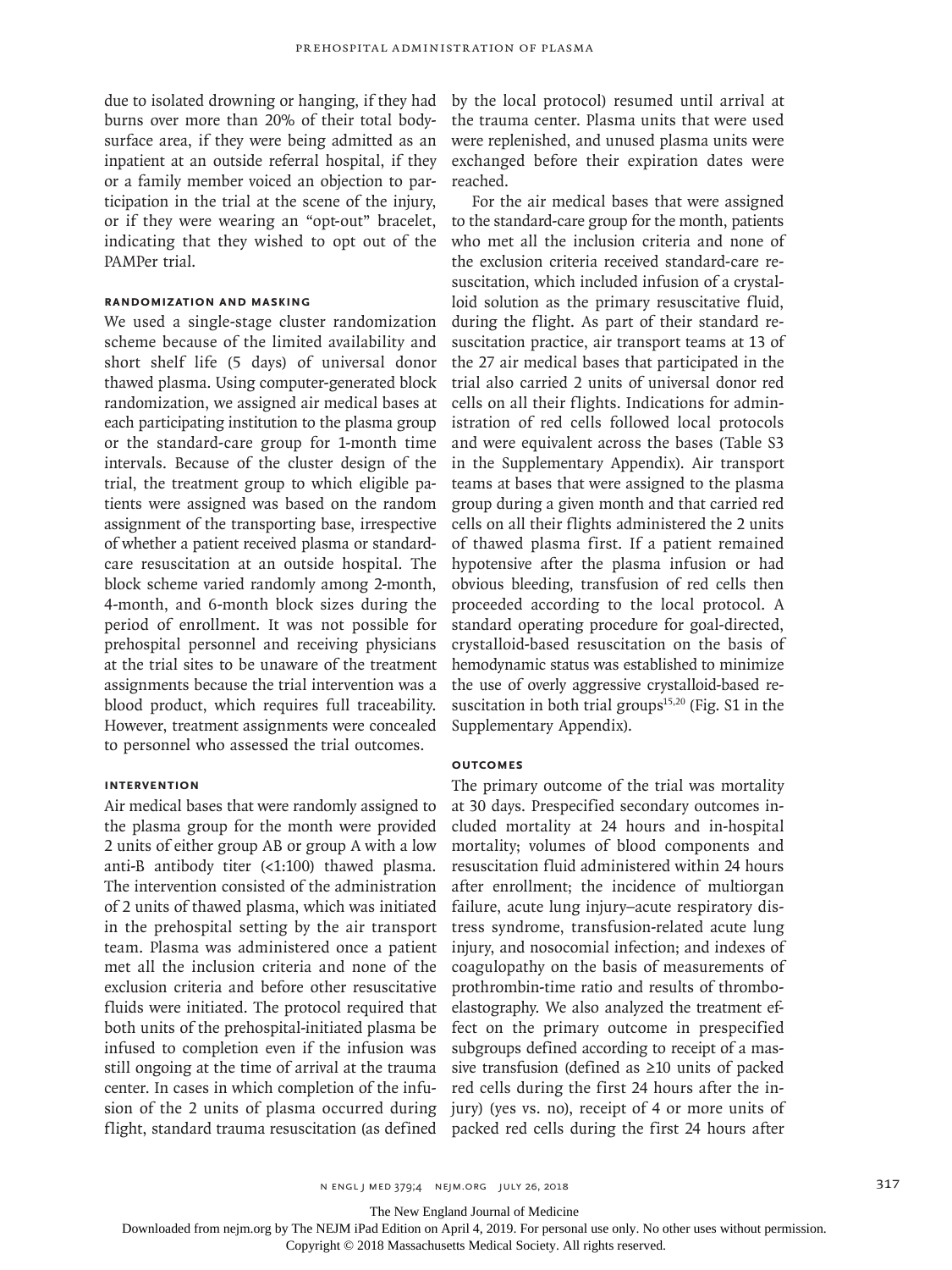the injury (yes vs. no), receipt of packed red cells in the prehospital setting (yes vs. no), occurrence of severe traumatic brain injury (defined as a score for injury to the head of  $>2$  on the Abbreviated Injury Scale, on which scores range from 0 to 6, with higher scores indicating more severe injury) (yes vs. no), trial enrollment location (at the scene of injury vs. at a referral emergency department), history of treatment with a vitamin K antagonist (yes vs. no), history of treatment with an antiplatelet medication (yes vs. no), type of injury (blunt vs. penetrating), and prehospital transport time (short vs. prolonged).

# **Statistical Analysis**

To determine an appropriate sample size, we assumed a 1:1 randomization of equal cluster sizes, with 32 clusters of 16 patients each, using an estimated intracluster correlation coefficient of 0.05 to adjust for potential unequal cluster sizes. We estimated that enrollment of 530 prehospital patients would result in 504 eligible patients with complete data and would provide the trial with 88% power to detect a difference of 14 percentage points (8.0% vs. 22.0%) in 30-day mortality between the plasma group and the standardcare group, on the basis of published mortality estimates.21-26 Approximately 2 years and 8 months after trial enrollment began, with approval from the data and safety monitoring board, the institutional review board at each site, and the Food and Drug Administration, we increased the planned sample size to 564 patients owing to a higher rate of ineligible patients in the prehospital setting than was initially estimated.

For the primary analysis, which was based on the modified intention-to-treat principle, we compared 30-day mortality in the plasma group with that in the standard-care group using a twosided pooled z test with continuity correction. We calculated the intraclass correlation, which was used to account for the cluster design in our primary analysis. When a patient's vital status at 30 days was unknown, the missing data were imputed with the use of multiple imputation (Table S5 in the Supplementary Appendix). We performed the following sensitivity analyses of the primary outcome: one that excluded all the patients whose vital status at 30 days was unknown, one that assumed that all the patients whose vital status at 30 days was unknown survived, and one that assumed 50% mortality among patients whose vital status at 30 days was unknown. A multivariate regression model with generalized estimating equations was used in the analysis of the primary outcome to adjust for unbalanced baseline variables between the two trial groups while accounting for clustering at the air medical base level, as specified in the protocol. The critical level of statistical significance for the primary analysis (P<0.038) was adjusted for two interim analyses, and all comparisons were conducted with the use of twosided tests.<sup>27</sup> A Bonferroni correction was used to account for multiple comparisons across the prespecified secondary outcomes and subgroup analyses (Table S6 in the Supplementary Appendix). Analyses were performed with the use of Stata software, version 15MP (StataCorp).

#### Results

#### **Patients**

From May 2014 through October 2017, a total of 7275 patients who were transported by air medical transport by personnel from 27 individual air medical bases to 9 participating trauma centers were assessed for eligibility. A total of 564 patients were eligible for enrollment in the prehospital setting. Of these patients, 230 were transported from air medical bases that were randomly assigned to the plasma group, and 271 were transported from bases randomly assigned to the standard-care group; these 501 patients met all the inclusion criteria and none of the exclusion criteria and comprised the modified intention-to-treat cohort (Fig. 1).

Most of the patients (72.7%) were men, and most (82.4%) had an injury caused by blunt trauma, with a median Injury Severity Score of 22 (interquartile range, 13 to 30; scores range from 0 to 75, with a score of >15 indicating major trauma) and an overall 30-day mortality rate of 29.6%. Prehospital intubation occurred in 256 patients (51.1%), and 174 patients (34.7%) received a prehospital red-cell transfusion. Surgeons performed urgent operative procedures in 58.4% of patients during the initial 24 hours after enrollment.

Owing to the pragmatic design of the trial, patients who met all the inclusion criteria and none of the exclusion criteria could be enrolled

The New England Journal of Medicine

Downloaded from nejm.org by The NEJM iPad Edition on April 4, 2019. For personal use only. No other uses without permission.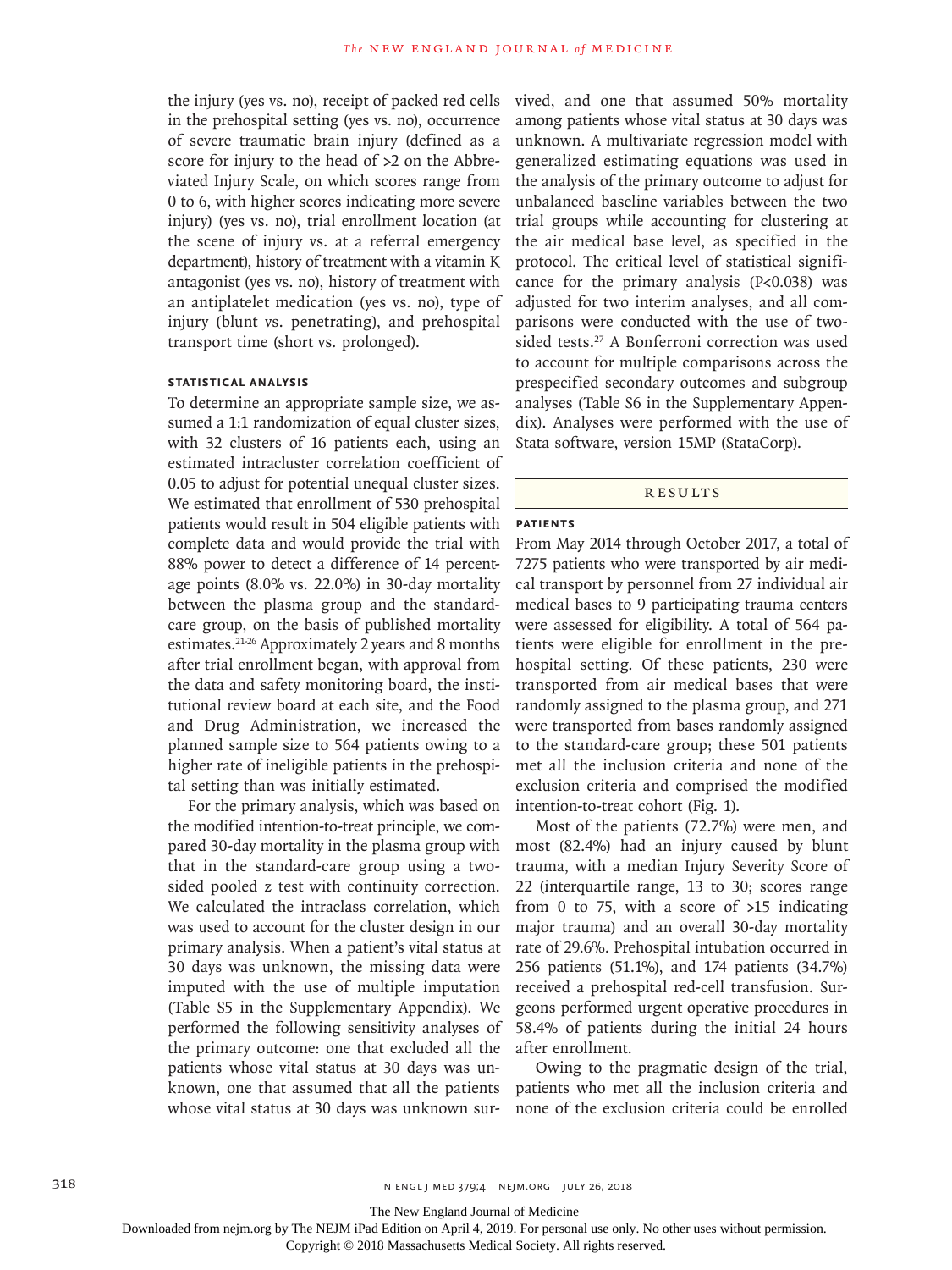**Figure 1. Screening, Randomization, and Follow-up.** In accordance with approval requirements of the Food and Drug Administration and of the institutional review board at each site, data from participants who either withdrew consent or were excluded because of ineligibility could not be included in the analyses. Owing to the randomization scheme that was used, there was an imbalance between the two groups in the number of patients enrolled. As prespecified in the study protocol, multiple imputation of missing data was used in the primary analysis for the 20 participants whose vital status at 30 days was unknown. The primary outcome was mortality at 30 days.

either during transfer directly from the scene of an accident or during transfer from an outside referral emergency department that did not have the appropriate capabilities to treat severely injured trauma patients. The 111 patients who were transferred from outside referral emergency departments had demographic and injury characteristics that were similar to those of the 390 patients who were enrolled during transfer directly from the scene of their injury but had longer prehospital transport times from the time of measurement of qualifying vital signs to arrival at the trauma center (52 minutes [interquartile range, 40 to 70] vs. 39 minutes [interquartile range, 31 to 49]). The percentage of patients who underwent prehospital intubation was lower among those who were transferred than among those who were enrolled at the scene (37.3% vs. 51.9%), and the percentage who received prehospital transfusion of packed red cells was higher among those who were transferred (45.9% vs. 30.8%). The percentage of patients who were transferred from outside referral emergency departments was similar in the two trial groups (21.8% in the standard-care group and 22.6% in the plasma group).

# **Protocol Adherence**

Prehospital treatment teams administered the assigned treatment (irrespective of volume) in 496 of the 501 participants (99.0%). In the plasma group, 205 patients (89.1%) received 2 units of plasma, 21 patients (9.1%) received 1 unit of plasma, and 4 patients (1.7%) received no plasma owing to logistic challenges during prehospital care. The plasma infusion was completed during air medical transport in 84.4% of the patients, with the plasma infusion in the remaining pa-



n engl j med 379;4 nejm.org July 26, 2018 319

The New England Journal of Medicine

Downloaded from nejm.org by The NEJM iPad Edition on April 4, 2019. For personal use only. No other uses without permission.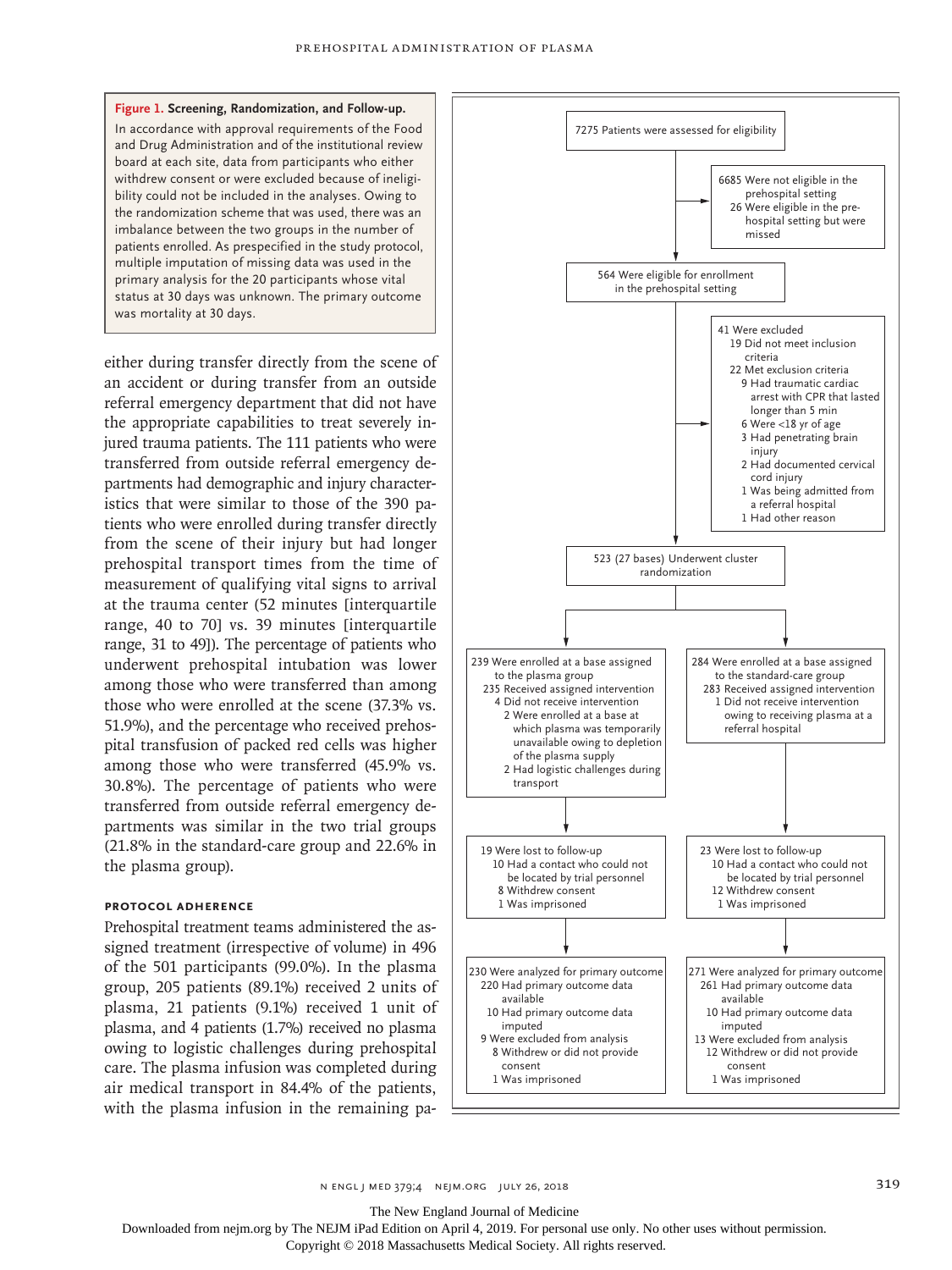tients completed soon after their arrival at the trauma center. One patient (0.4%) in the standardcare group received prehospital plasma at the referral hospital before transport.

Patients in the standard-care group, for whom plasma was unavailable, received greater volumes of prehospital crystalloid solution than the patients in the plasma group, and a higher percentage of patients in the standard-care group received red-cell transfusions before their arrival at the trauma center (Table 1). The demographic characteristics, prehospital vital signs, and injury characteristics were similar in the two trial groups.

## **Primary Outcome**

Data on the primary outcome were available for 481 patients (96.0%). At 30 days after randomization, there were 89 deaths in the standardcare group and 53 deaths in the plasma group. After multiple imputation was performed for the 20 patients whose vital status at 30 days was unknown (10 patients in each group), 30-day mortality, accounting for intracluster variation, was lower among patients who received thawed plasma than among those who received standard care (23.2% vs. 33.0%; difference, −9.8 percentage points; 95% confidence interval [CI], −18.6 to −1.0; P=0.03; intracluster correlation coefficient, 0.02). In sensitivity analyses of 30-day mortality that were based on various methods of handling missing data on vital status, significant differences remained between the two trial groups (Table S9 in the Supplementary Appendix). When multivariate regression was used to adjust for the volume of prehospital crystalloid solution administered and for the percentage of patients who received prehospital red-cell transfusion, while also accounting for clustering at the base level, administration of prehospital plasma was associated with a risk of death within 30 days after randomization that was 39% lower than the risk with standard care (adjusted odds ratio, 0.61; 95% CI, 0.40 to 0.91; P=0.02). The Kaplan– Meier survival curves showed an early separation of the two groups that began 3 hours after randomization (Fig. S2 in the Supplementary Appendix) and remained until 30 days (720 hours) after randomization (log-rank chi-square test, 5.70;  $P=0.02$ ) (Fig. 2A).

The results of the analysis of mortality at 30 days in the nine prespecified subgroups revealed lower mortality at 30 days in the plasma group than in the standard-care group in a majority of the subgroups (Fig. 2B). There was no heterogeneity of the treatment effect across the subgroups (heterogeneity chi-square test,  $12.21$ ;  $P=0.79$ ). We tested the interaction between treatment group and each subgroup variable; no significant interactions were observed after adjustment for multiple comparisons.

# **Secondary Outcomes**

Mortality at 24 hours and in-hospital mortality were lower in the plasma group than in the standard-care group (Table 2). Patients in the plasma group received fewer units of blood components overall and fewer units of packed red cells within 24 hours after enrollment and had a lower median prothrombin-time ratio at the time of the first blood sampling after arrival at the trauma center than patients in the standardcare group. When P values were adjusted for multiple comparisons, only the difference in prothrombin-time ratio between the trial groups remained significant. No significant differences between the groups were noted with respect to other resuscitation-related variables at 24 hours; the incidence of multiorgan failure, acute lung injury–acute respiratory distress syndrome, or nosocomial infections; or the results of thromboelastography at admission.

# **Safety**

We observed no documented cases of transfusionrelated lung injury during the trial. Five patients (2.2%) in the plasma group had transfusionrelated reactions or allergic reactions that were considered to be possibly related to the trial treatment; these reactions were assessed as minor by personnel at the blood bank services at each site at which the reaction was reported. The management of each such reaction occurred during transport or at the time of arrival at the trauma center without further complication. One transfusion-related or allergic reaction (0.4%) was reported in the standard-care group. A total of 10 adverse events, which were defined as any events that were considered to be related to the trial regimen, were reported in the trial population; 3 of these were designated as serious adverse events (1 in the plasma group and 2 in the standard-care group) (Table 3). A list of protocol violations according to trial group is provided in Table S11 in the Supplementary Appendix.

The New England Journal of Medicine

Downloaded from nejm.org by The NEJM iPad Edition on April 4, 2019. For personal use only. No other uses without permission.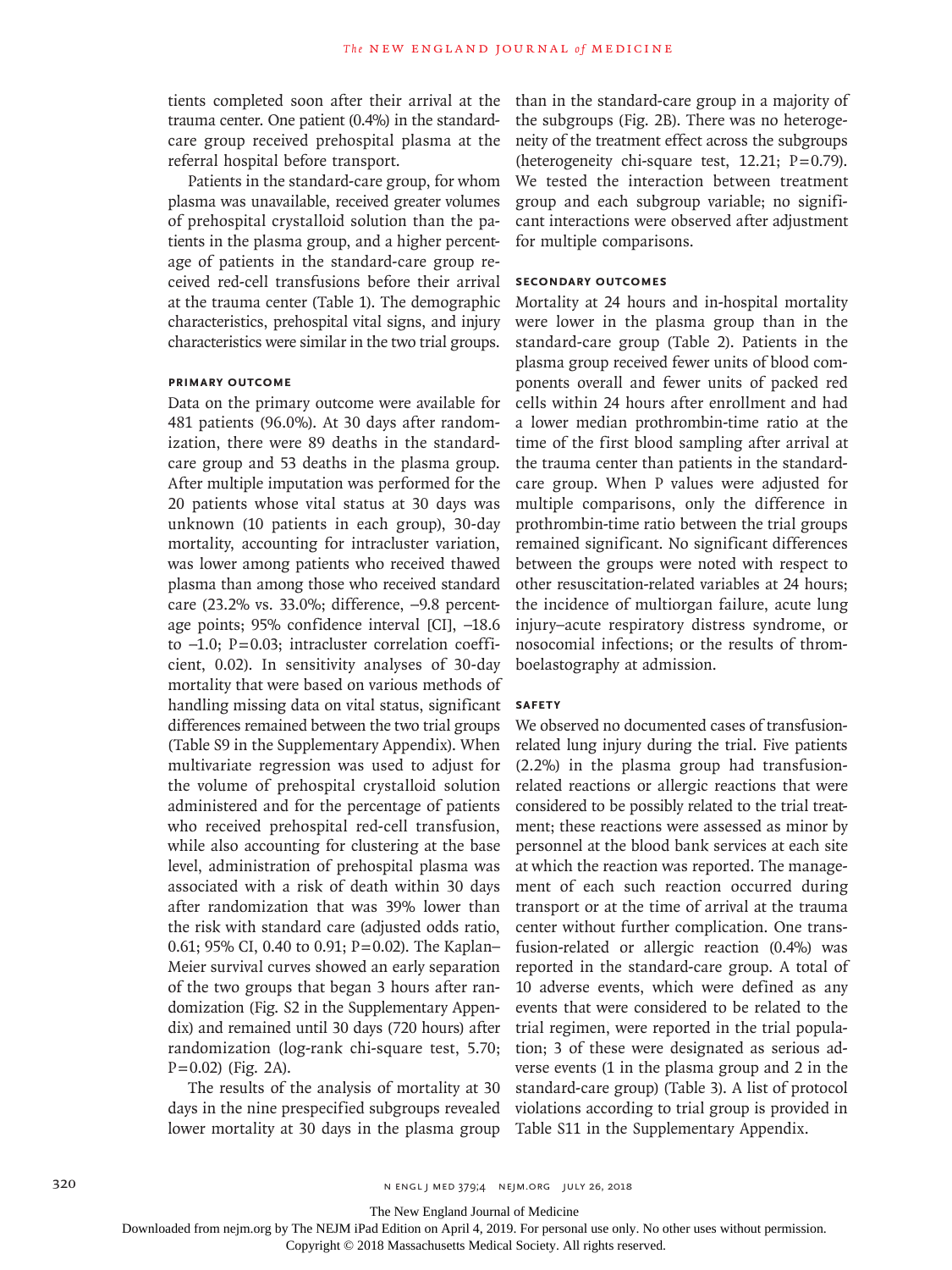| Table 1. Patient Characteristics.*                                    |                                           |                             |
|-----------------------------------------------------------------------|-------------------------------------------|-----------------------------|
| Variable                                                              | <b>Standard-Care Group</b><br>$(N = 271)$ | Plasma Group<br>$(N = 230)$ |
| Median age (IQR) - yr                                                 | $46(28-60)$                               | $44(31-59)$                 |
| Male sex - no. $(%)$                                                  | 200 (73.8)                                | 164(71.3)                   |
| Race - no. (%) <sup>+</sup>                                           |                                           |                             |
| White                                                                 | 228 (84.1)                                | 207 (90.0)                  |
| <b>Black</b>                                                          | 29(10.7)                                  | 14(6.1)                     |
| Asian                                                                 | 1(0.4)                                    | 0                           |
| Other                                                                 | 6(2.2)                                    | 2(0.9)                      |
| Unknown                                                               | 7(2.6)                                    | 7(3.0)                      |
| Hispanic ethnic group - no. (%) +                                     | 9(3.3)                                    | 6(2.6)                      |
| Any injury caused by blunt trauma - no. (%) :                         | 226 (83.4)                                | 187 (81.3)                  |
| Fall from height                                                      | 23(10.2)                                  | 12(6.4)                     |
| Motor vehicle collision                                               | 120(53.1)                                 | 106 (56.7)                  |
| Motorcycle collision                                                  | 46 (20.4)                                 | 29(15.5)                    |
| Pedestrian or bicycle collision                                       | 14(6.2)                                   | 15(8.0)                     |
| Assault                                                               | 10(4.4)                                   | 9(4.8)                      |
| Other                                                                 | 13(5.8)                                   | 16(8.6)                     |
| Any injury caused by penetrating trauma – no. $(\%)$ :                | 49 (18.1)                                 | 46 (20.0)                   |
| Firearm                                                               | 25 (51.0)                                 | 26 (56.5)                   |
| Impalement or stabbing                                                | 24 (49.0)                                 | 20(43.5)                    |
| Transported from referral hospital - no. (%)                          | 59 (21.8)                                 | 52 (22.6)                   |
| Median prehospital volume of crystalloid solution (IQR) $-$ ml $\int$ | $900(0 - 1500)$                           | $500(0 - 1250)$             |
| Prehospital red-cell transfusion - no. (%)                            | 114(42.1)                                 | 60(26.1)                    |
| Initial Glasgow Coma Scale score <8 - no. (%)                         | 129 (47.6)                                | 103(44.8)                   |
| Median prehospital systolic blood pressure (IQR) - mm Hg**            | 69 (61–81)                                | $71(64 - 81)$               |
| Median prehospital heart rate (IQR) — beats/min                       | $115(96-126)$                             | $117(104 - 128)$            |
| Prehospital intubation - no. (%)                                      | 141 (52.0)                                | 115 (50.0)                  |
| Prehospital cardiopulmonary resuscitation - no. (%)                   | 18(6.6)                                   | 13(5.7)                     |
| Median prehospital transport time (IQR) - min                         | $40(33 - 51)$                             | 42 (34–53)                  |
| Median Injury Severity Score (IQR)++                                  | $21(12-29)$                               | $22(14-33)$                 |
| Abbreviated Injury Scale score for head: ::                           |                                           |                             |
| Median (IQR)                                                          | $1(0-3)$                                  | $2(0-3)$                    |
| Score $>2$ - no. (%)                                                  | 97 (35.8)                                 | 88 (38.3)                   |
| History of treatment with vitamin K antagonist - no. (%)              | 8(3.0)                                    | 6(2.6)                      |
| History of treatment with antiplatelet medication - no. (%)           | 18(6.6)                                   | 20(8.7)                     |

\* No significant differences were observed between the two groups in the above characteristics except where noted. Continuous variables were compared with the use of the Mann–Whitney U test, and categorical variables were com‑ pared with the use of Fisher's exact test. IQR denotes interquartile range.

† Race and ethnic group were determined by patient or family-member report.

‡ The percentages for the subcategories of this variable are based on the number of patients assessed for this variable rather than on the total number of patients in each trial group.

 $P = 0.01$ .

 $\check{\P}$  P<0.001.

Scores range from 3 to 15, with lower scores indicating worse mental status.

\*\* Data were unavailable for one patient in the plasma group.

†† Scores range from 0 to 75, with a score of greater than 15 indicating major trauma. Data were unavailable for two patients in the standard-care group and four patients in the plasma group.

‡‡ Scores range from 0 to 6, with higher scores indicating more severe injury; a score of greater than 2 indicates a severe traumatic brain injury. Data were unavailable for two patients in the standard-care group and three patients in the plasma group.

The New England Journal of Medicine

Downloaded from nejm.org by The NEJM iPad Edition on April 4, 2019. For personal use only. No other uses without permission.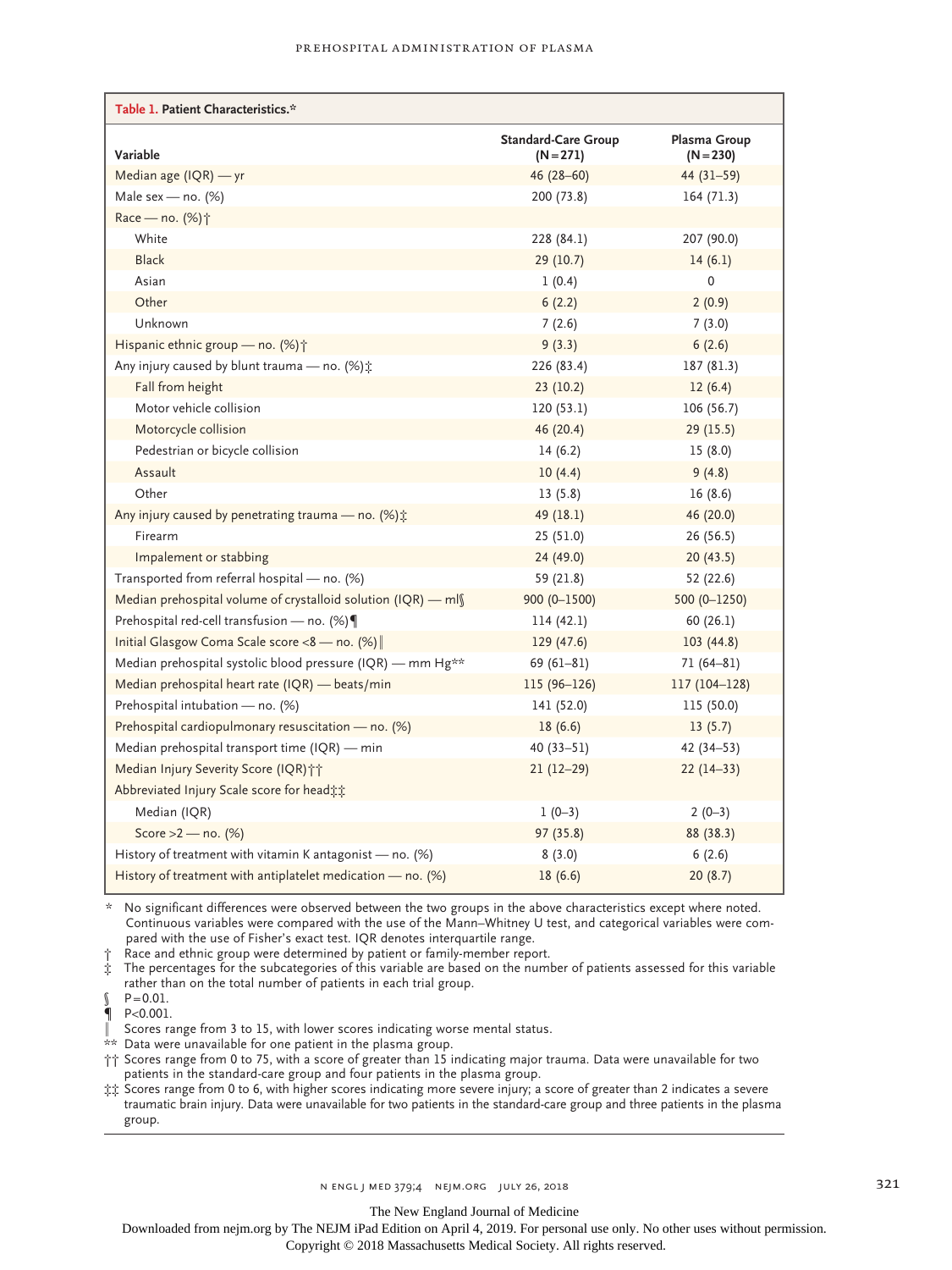

# **B 30-Day Mortality in Prespecified Subgroups**

|                                     | No. of   | <b>Standard</b> |                             |                     |                      |                     | Adjusted<br>P Value for |
|-------------------------------------|----------|-----------------|-----------------------------|---------------------|----------------------|---------------------|-------------------------|
| Subgroup                            | Patients | Care            | Plasma                      |                     | Odds Ratio (95% CI)  |                     | Interaction             |
|                                     |          |                 | no. of events/total no. (%) |                     |                      |                     |                         |
| ≥10 units packed red cells in 24 hr |          |                 |                             |                     |                      |                     | >0.99                   |
| No                                  | 377      | 63/198 (31.8)   | 35/179 (19.6)               |                     |                      | $0.52(0.32 - 0.84)$ |                         |
| Yes                                 | 104      | 26/63(41.3)     | 18/41 (43.9)                |                     |                      | $1.11(0.50 - 2.47)$ |                         |
| ≥4 units packed red cells in 24 hr  |          |                 |                             |                     |                      |                     | >0.99                   |
| No                                  | 243      | 32/124(25.8)    | 20/119 (16.8)               |                     |                      | $0.58(0.31 - 1.09)$ |                         |
| Yes                                 | 238      | 57/137(41.6)    | 33/101 (32.7)               |                     |                      | $0.68$ (0.40-1.17)  |                         |
| Prehospital packed red cells        |          |                 |                             |                     |                      |                     | >0.99                   |
| No                                  | 309      | 50/148(33.8)    | 36/161 (22.4)               |                     |                      | $0.56(0.34 - 0.93)$ |                         |
| Yes                                 | 172      | 39/113 (34.5)   | 17/59 (28.8)                |                     |                      | $0.77(0.39 - 1.52)$ |                         |
| Traumatic brain injury              |          |                 |                             |                     |                      |                     | >0.99                   |
| <b>No</b>                           | 295      | 36/165(21.8)    | 22/130 (16.9)               |                     |                      | $0.73(0.41 - 1.32)$ |                         |
| Yes                                 | 181      | 51/94(54.3)     | 29/87 (33.3)                |                     |                      | $0.42$ (0.23-0.77)  |                         |
| Enrollment location                 |          |                 |                             |                     |                      |                     | >0.99                   |
| Scene                               | 373      | 76/203 (37.4)   | 40/170 (23.5)               |                     |                      | $0.51(0.33 - 0.81)$ |                         |
| Referral emergency department       | 105      | 11/56(19.6)     | 13/49(26.5)                 |                     |                      | $1.48(0.59 - 3.69)$ |                         |
| Mechanism of injury                 |          |                 |                             |                     |                      |                     | >0.99                   |
| Blunt                               | 402      | 83/220 (37.7)   | 47/182 (25.8)               |                     |                      | $0.57(0.37 - 0.88)$ |                         |
| Penetrating                         | 79       | 6/41(14.6)      | 6/38(15.8)                  |                     |                      | $1.09(0.32 - 3.74)$ |                         |
| Prehospital transport time          |          |                 |                             |                     |                      |                     | >0.99                   |
| Short                               | 225      | 41/131(31.3)    | 21/94 (22.3)                |                     |                      | $0.63(0.34 - 1.16)$ |                         |
| Prolonged                           | 253      | 48/130 (36.9)   | 29/123 (23.6)               |                     |                      | $0.53(0.30-0.91)$   |                         |
| Vitamin K antagonist                |          |                 |                             |                     |                      |                     | >0.99                   |
| No                                  | 353      | 32/186 (17.2)   | 18/167 (10.8)               |                     |                      | $0.58(0.31 - 1.08)$ |                         |
| Yes                                 | 14       | $2/8$ (25.0)    | $1/6$ (16.7)                |                     |                      | $0.60(0.04 - 8.73)$ |                         |
| Antiplatelet medication             |          |                 |                             |                     |                      |                     | >0.99                   |
| No                                  | 338      | 33/181 (18.2)   | 16/157 (10.2)               |                     |                      | $0.51(0.27 - 0.97)$ |                         |
| Yes                                 | 38       | 3/18(16.7)      | 5/20(25.0)                  |                     |                      | $1.67(0.34 - 8.26)$ |                         |
| Overall                             | 481      | 89/261 (34.1)   | 53/220 (24.1)               |                     |                      | $0.61(0.41 - 0.92)$ |                         |
|                                     |          |                 | $0.03$ $0.05$ $0.10$        | 0.25<br>$0.50$ 1.00 | 2.00<br>4.00         | 10.00               |                         |
|                                     |          |                 |                             |                     |                      |                     |                         |
|                                     |          |                 |                             | Plasma              | <b>Standard Care</b> |                     |                         |
|                                     |          |                 |                             | <b>Better</b>       | <b>Better</b>        |                     |                         |

322 N ENGL J MED 379;4 NEJM.ORG JULY 26, 2018

The New England Journal of Medicine

Downloaded from nejm.org by The NEJM iPad Edition on April 4, 2019. For personal use only. No other uses without permission.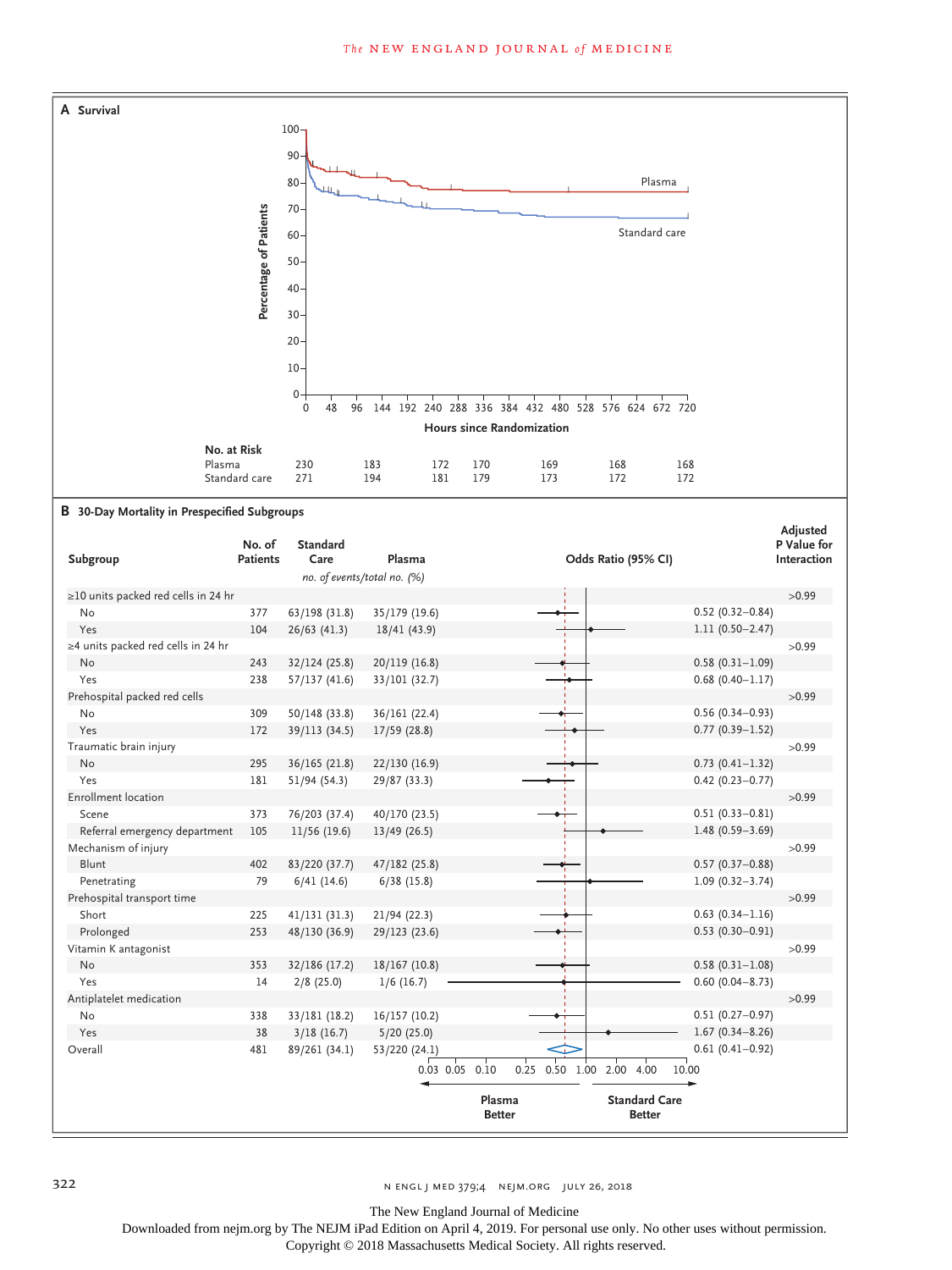#### **Figure 2 (facing page). Survival and Subgroup Analyses of Mortality at 30 Days.**

Panel A shows Kaplan–Meier estimates of survival among patients who received standard-care resuscitation or plasma resuscitation in the prehospital setting. The time at which qualifying vital signs were recorded in the prehospital environment represents time zero. A Cox proportional-hazards regression model, which was adjusted for imbalances between the groups in the volume of prehospital crystalloid solution administered and in the percentage of patients who received prehospital red-cell transfusion, stratified according to air medical base, showed a lower risk of death within 30 days after randomization in the plasma group than in the standard-care group (hazard ratio for death, 0.64; 95% CI, 0.45 to 0.91; P=0.01). Panel B shows the odds ratio of 30-day mortality in the nine prespecified subgroups. The solid vertical line represents an odds ratio of 1.0, indicating no difference in mortality between the standard-care group and the plasma group. The dotted vertical line represents the overall odds ratio for treatment effect in the modified intention-to-treat cohort of patients for whom information on vital status at 30 days was not missing. Adjusted P values were calculated for the interaction between treatment group and each subgroup in a logistic-regression model with 30-day mortality as the outcome to determine whether there was a significant effect of treatment on the outcome across each subgroup; significance levels were adjusted for multiple comparisons with the use of a Bonferroni correction.

# Discussion

Resuscitation strategies for the acutely injured patient in hemorrhagic shock have evolved, with patients benefitting from receiving less crystalloid-based therapy and early balanced blood component–based therapy once they arrive at a facility for definitive care.<sup>2,3,22</sup> Despite these changes, a majority of deaths from traumatic hemorrhage continue to occur in the first hours after arrival at the trauma center, which underscores the importance of the prehospital environment for early interventions that provide benefit.2,3,22,28

Among the 501 eligible patients who were enrolled in the prehospital setting in our trial, the group that received prehospital plasma had significantly lower mortality at 24 hours and at 30 days and a lower median prothrombin-time ratio than the patients who received standard care. Patients in the plasma group did not have a higher incidence of inflammatory-mediated complications, such as multiorgan failure, acute lung injury–acute respiratory distress syndrome, or nosocomial infections.15,20,25,26,29 Despite the potential concerns that administration of prehospital plasma may be associated with transfusion-related complications, no cases of transfusion-related lung injury were documented in our trial, and only a low incidence of minor allergic reactions and transfusion-related reactions potentially related to plasma administration was noted.

This clinical trial has a number of strengths. First, the trial was pragmatic in design, with simple inclusion criteria that were based on vital signs and with limited exclusion criteria. Second, given that each patient's injuries could not be fully characterized before their arrival at the trauma center, patients with a wide spectrum of injuries and severities of injury were enrolled. Prespecified subgroup analyses showed a consistent survival benefit in the plasma group across various injury types, which suggests broad generalizability of the results. Third, the intervention consisted of a relatively small volume of prehospital plasma, which resulted in a robust mortality benefit. Previous trials have shown benefit when plasma is incorporated into resuscitation practice after the patient's arrival at the trauma center.<sup>3,30,31</sup> These benefits may be magnified when plasma is provided close to the time of injury. The underlying mechanisms responsible for this survival benefit may include a reduction in bleeding or coagulopathy, a diminution of the inflammatory response or endothelial dysfunction of trauma, or both.<sup>6,10,32,33</sup>

Limitations of the trial include its cluster design, which was essential for the conduct of the trial because of the limited availability and short shelf-life of the thawed plasma intervention. The randomization scheme resulted in imbalanced enrollment, and the inability to mask the intervention resulted in the potential for treatment bias. There were differences between the two groups in the volume of prehospital crystalloid solution administered and in the percentage of patients who received red-cell transfusions before their arrival at the trauma center, although we adjusted for these differences in the primary analysis. These differences were inherent in the design of the trial owing to the need to resuscitate hypotensive patients with trauma in the standard-care group without the use of plasma. Despite the fact that the percentage of patients who were transferred from outside referral

The New England Journal of Medicine

Downloaded from nejm.org by The NEJM iPad Edition on April 4, 2019. For personal use only. No other uses without permission.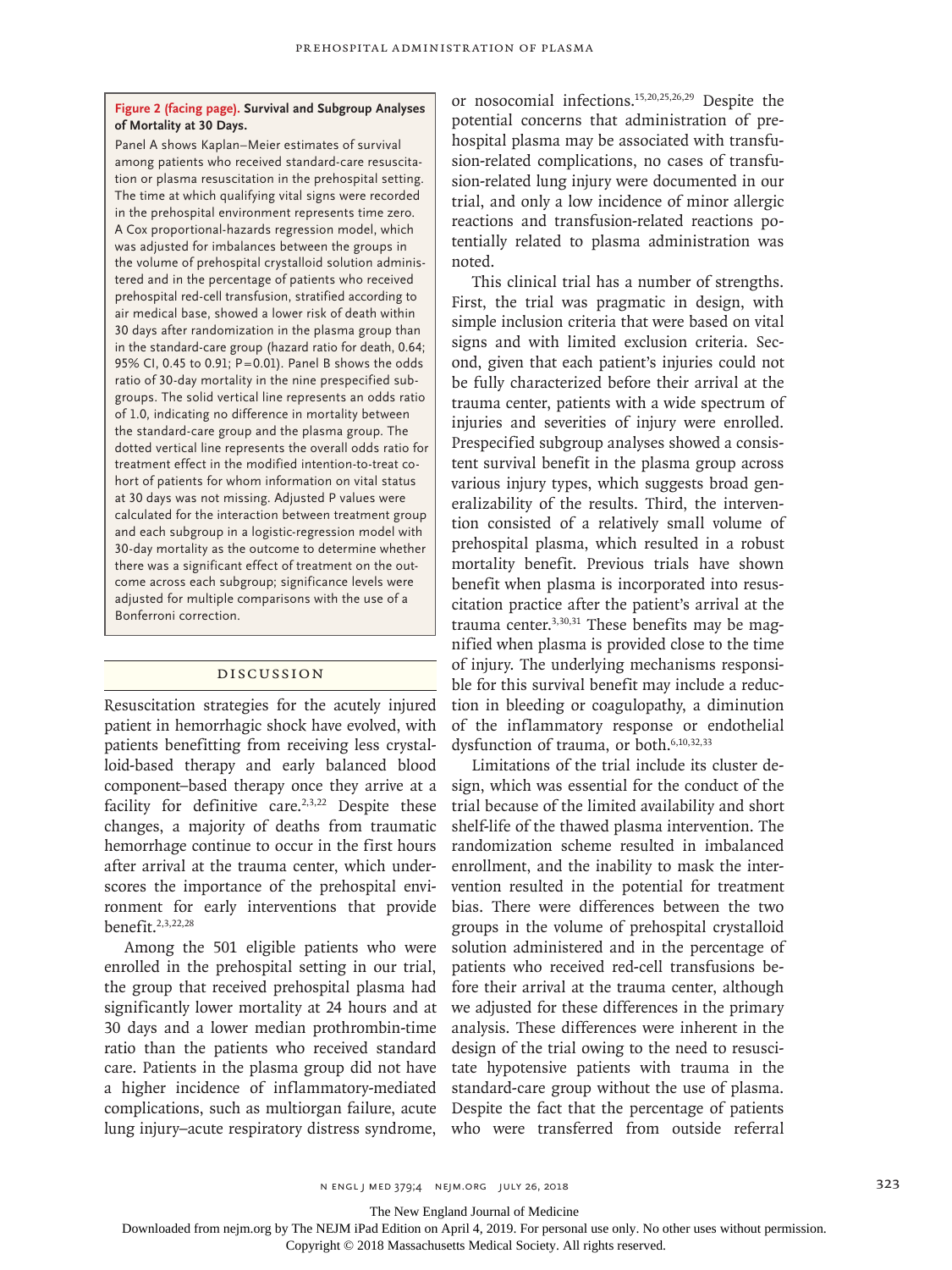| Table 2. Secondary Trial Outcomes.*                                                                                                                                                                                                                                         |                                    |                             |                                |                      |                                  |
|-----------------------------------------------------------------------------------------------------------------------------------------------------------------------------------------------------------------------------------------------------------------------------|------------------------------------|-----------------------------|--------------------------------|----------------------|----------------------------------|
| Outcome                                                                                                                                                                                                                                                                     | Standard-Care Group<br>$(N = 271)$ | Plasma Group<br>$(N = 230)$ | <b>Difference</b><br>(95% CI); | Observed<br>P Value; | Adjusted<br>P Value <sub>s</sub> |
| $24$ -hr mortality — no. $(%)$                                                                                                                                                                                                                                              | 60 (22.1)                          | 32 (13.9)                   | $-8.2$ ( $-14.9$ to $-1.6$ )   | 0.02                 | 0.55                             |
| In-hospital mortality — no. (%)                                                                                                                                                                                                                                             | 88 (32.5)                          | 51 (22.2)                   | $-10.3$ $(-18.0$ to $-2.6)$    | 0.01                 | 0.33                             |
| Median total 24-hr volume of blood components transfused (IQR) — units                                                                                                                                                                                                      | 4 (2 to 16)                        | 3(0 to 10)                  |                                | 0.02                 | 0.41                             |
| Median 24-hr volume of packed red cells transfused (IQR) — units                                                                                                                                                                                                            | 4 (1 to 9)                         | 3(0 to 7)                   |                                | 0.03                 | 0.69                             |
| $-$ units<br>Median 24-hr volume of plasma transfused (IQR)                                                                                                                                                                                                                 | (0 to 4)                           | 0(0 to 3)                   |                                | 0.26                 | 66.0<                            |
| Median platelet transfusion volume at 24 hours (IQR) — units                                                                                                                                                                                                                | 0(0 to 1)                          | 0(0 to 1)                   |                                | 0.22                 | 66.0<                            |
| $\frac{1}{2}$<br>Median 24-hr volume of crystalloids infused (IQR)                                                                                                                                                                                                          | 4500 (3000 to 6800)                | 4388 (2225 to 6320)         |                                | 0.14                 | $-0.99$                          |
| Vasopressors received in first 24 hr - no. (%)                                                                                                                                                                                                                              | 138 (50.9)                         | 104(45.2)                   | $-5.7$ $(-14.4$ to $3.1)$      | 0.21                 | $-0.99$                          |
| Multiorgan failure — no. (%)                                                                                                                                                                                                                                                | 156 (57.6)                         | 145 (63.0)                  | 5.4 $(-3.1 \text{ to } 14.1)$  | 0.23                 | 66.0<                            |
| Acute lung injury-acute respiratory distress syndrome — no. (%)                                                                                                                                                                                                             | 50(18.5)                           | 48 (20.9)                   | $2.4 (-4.8 to 9.4)$            | 0.50                 | 66.0<                            |
| Nosocomial infection - no. (%)                                                                                                                                                                                                                                              | 49 (18.1)                          | 46 (20.0)                   | 1.9 $(-4.9 \text{ to } 8.8)$   | 0.65                 | 66.0<                            |
| Allergic reaction or transfusion-related reaction — no. (%)                                                                                                                                                                                                                 | 1(0.4)                             | 5(2.2)                      | $1.8 (-0.2 to 3.8)$            | 0.10                 | 66.0<                            |
| Median initial prothrombin-time ratio (IQR)                                                                                                                                                                                                                                 | 1.3 (1.1 to 1.6)                   | $1.2$ ( $1.1$ to $1.4$ )    |                                | < 0.001              | 0.001                            |
| Median initial results of rapid thromboelastography (IQR)                                                                                                                                                                                                                   |                                    |                             |                                |                      |                                  |
| Activated clotting time - sec**                                                                                                                                                                                                                                             | 113 (101 to 136)                   | 113 (97 to 132)             |                                | 0.39                 | 66.0<                            |
| K-time — min††                                                                                                                                                                                                                                                              | 1.9(1.3 to 3.0)                    | $1.8$ (1.2 to 2.7)          |                                | 0.17                 | 66.0<                            |
| Alpha-angle — deg##                                                                                                                                                                                                                                                         | 68.3 (59.1 to 73.9)                | 70.6 (62.1 to 75.2)         |                                | 0.08                 | 66.0<                            |
| Maximal amplitude - mm                                                                                                                                                                                                                                                      | 57.2 (48.6 to 63.2)                | 58.3 (49.1 to 63.6)         |                                | 0.30                 | 66.0<                            |
| $N = 06$ Y30 - $\frac{8}{11}$                                                                                                                                                                                                                                               | 2.0(0 to 30.0)                     | 1.3 (0 to 20.0)             |                                | 0.38                 | 66.0 <                           |
| All transfusion and resuscitation volumes were totaled over the course of 24 hours beginning at the time of measurement of prehospital qualifying vital signs and enrollment; the 24-<br>hour volumes of plasma trapsfused do not include the volume of plasma intervention |                                    |                             |                                |                      |                                  |

hour volumes of plasma transfused do not include the volume of plasma intervention. Differences are expressed as percentage points. Differences are expressed as percentage points.

 Continuous variables were compared with the use of the Mann–Whitney U test, and categorical variables were compared with Fisher's exact test. Continuous variables were compared with the use of the Mann–Whitney U test, and categorical variables were compared with Fisher's exact test

 Significance levels were adjusted with the use of a Bonferroni correction to account for multiple comparisons. Adjusted P values were calculated by multiplying the observed P value Significance levels were adjusted with the use of a Bonferroni correction to account for multiple comparisons. Adjusted P values were calculated by multiplying the observed P value by the number of comparisons (27 tests, which included all the secondary outcomes and subgroup interactions). by the number of comparisons (27 tests, which included all the secondary outcomes and subgroup interactions) †‡§

Data were unavailable for 29 patients in the standard-care group and 24 patients in the plasma group. Data were unavailable for 29 patients in the standard-care group and 24 patients in the plasma group.  $\overline{\phantom{m}}$ 

Thromboelastography was used to assess the viscoelastic properties of blood samples obtained during the trial.  $\parallel$  Thromboelastography was used to assess the viscoelastic properties of blood samples obtained during the trial.

K-time is the time that is needed to reach 20-mm clot strength and is generally longer when a patient has hypofibrinogenemia or a platelet deficiency. Data were unavailable for 72 patients \*\* Activated clotting time is the time between the initiation of the test and the initial formation of fibrin and is longer when a patient has a clotting factor deficiency or severe hemodilution. Activated clotting time is the time between the initiation of the test and the initial formation of fibrin and is longer when a patient has a clotting factor deficiency or severe hemodilution. Data were unavailable for 73 patients in the standard-care group and 66 patients in the plasma group. Data were unavailable for 73 patients in the standard-care group and 66 patients in the plasma group.

†† K-time is the time that is needed to reach 20-mm clot strength and is generally longer when a patient has hypofibrinogenemia or a platelet deficiency. Data were unavailable for 72 patients in the standard-care group and 66 patients in the plasma group. in the standard-care group and 66 patients in the plasma group. 妇

 $\ddot{x}$ . Alpha-angle is the slope of the tracing that represents the rate of clot formation; the value decreases when a patient has hypofibrinogenemia or a platelet deficiency. Data were unavailable Alpha-angle is the slope of the tracing that represents the rate of clot formation; the value decreases when a patient has hypofibrinogenemia or a platelet deficiency. Data were unavailable for 64 patients in the standard-care group and 60 patients in the plasma group. for 64 patients in the standard-care group and 60 patients in the plasma group.  $\ddot{\mathbf{z}}$ 

The maximal amplitude is the greatest amplitude of the tracing and reflects the contribution of platelets to clot strength. Data were unavailable for 63 patients in the standard-care  $\mathbb S$  The maximal amplitude is the greatest amplitude of the tracing and reflects the contribution of platelets to clot strength. Data were unavailable for 63 patients in the standard-care group and 60 patients in the plasma group. group and 60 patients in the plasma group. S

LY30 is the percent reduction in amplitude 30 minutes after the maximal amplitude is reached; when elevated, it reflects a state of hyperfibrinolysis. Data were unavailable for 113 patients  $\P\P$  LY30 is the percent reduction in amplitude 30 minutes after the maximal amplitude is reached; when elevated, it reflects a state of hyperfibrinolysis. Data were unavailable for 113 patients in the standard-care group and 98 patients in the plasma group. in the standard-care group and 98 patients in the plasma group.  $\overline{\phantom{0}}$ 

324 **NED 379;4 NEW.ORG JULY 26, 2018** 

The New England Journal of Medicine

Downloaded from nejm.org by The NEJM iPad Edition on April 4, 2019. For personal use only. No other uses without permission.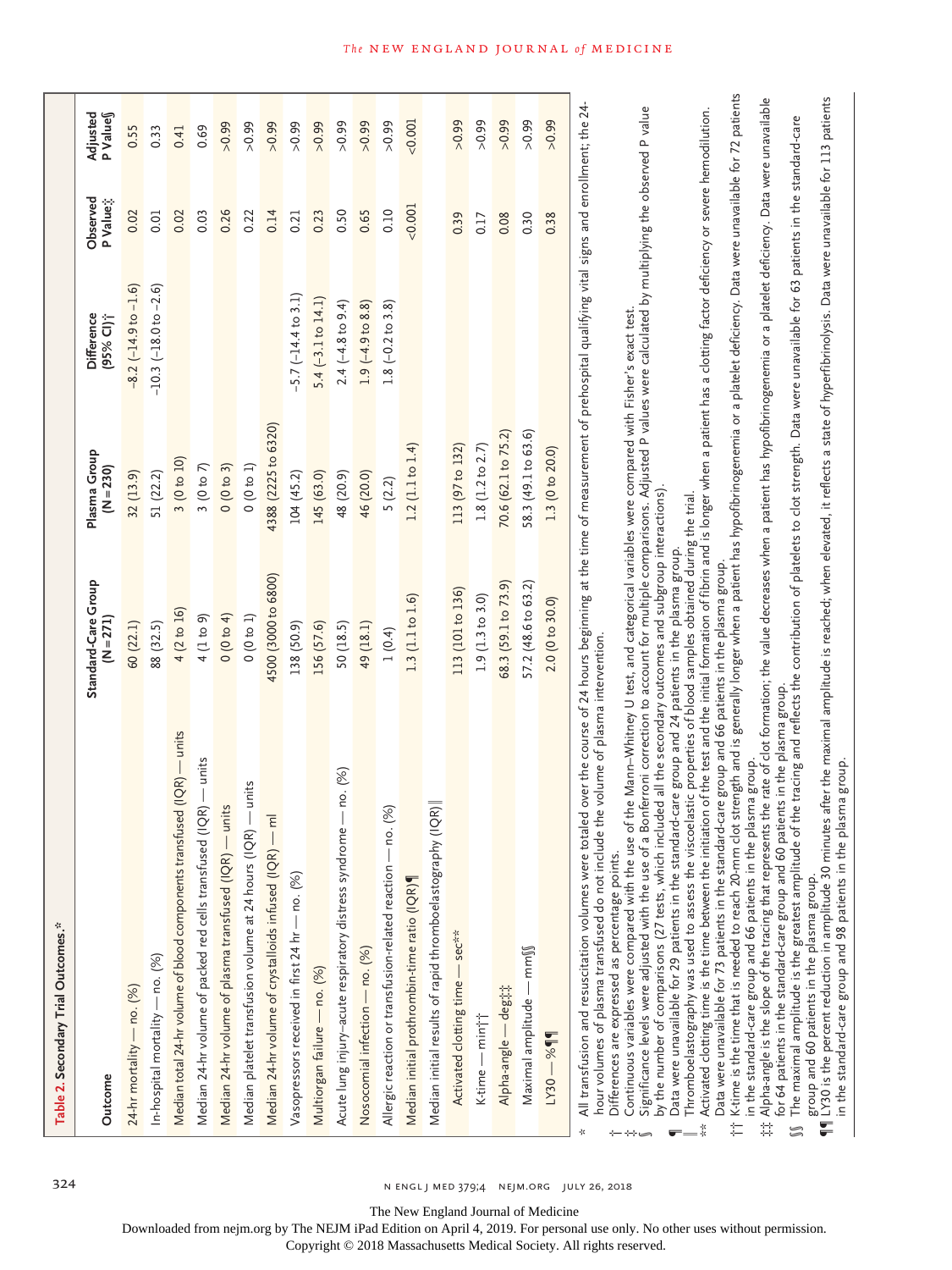**Table 3. Adverse Events.\***

emergency departments and the percentage of patients who were enrolled at the scene of injury were similar in the two treatment groups, the inclusion of transfer patients in the trial had the potential to introduce bias owing to differences in treatment before arrival at the trauma center.<sup>34</sup>

In the PAMPer trial, we planned for potential intracluster variation with an adequate sample size and robust statistical power. Because the trial was a multicenter trial, there were differences among the sites in their standard-care resuscitation practices and in their ability to carry other blood components. Although we cannot determine the independent or additive effects of prehospital administration of plasma and packed red cells, the survival benefits attributable to plasma administration persisted after adjustment for prehospital red-cell administration, and a subgroup analysis showed no heterogeneity of the treatment effect. Although we adjusted for differences between the groups in the volume of prehospital crystalloid solution in our primary analysis, we are unable to determine whether the lower volume of prehospital crystalloid solution in the plasma group had an additive benefit to patient outcomes. It is possible that specific mechanisms of injury, types of injury, patient characteristics, or prehospital modes of transport may alter the benefit derived from an intervention of prehospital plasma.<sup>34,35</sup> Missing data limited the ability to draw conclusions from comparisons of laboratory measurements and results of thromboelastography. We used a modified intention-to-treat approach for the analysis of the primary outcome that was not prespecified in the protocol because of the limitations of prehospital enrollment of critically injured patients and the regulatory challenges associated with trial designs based on exception from informed consent.

In conclusion, in patients at risk for hemorrhagic shock, the administration of thawed plasma during prehospital air medical transport

| TADIE J. MUVETSE EVENIS.''                  |                                              |                                |
|---------------------------------------------|----------------------------------------------|--------------------------------|
| Variable                                    | <b>Standard-Care</b><br>Group<br>$(N = 271)$ | Plasma<br>Group<br>$(N = 230)$ |
| No. of patients who had an adverse<br>event | $\overline{2}$                               | 6                              |
| No. of adverse events                       | $\overline{4}$                               | 6                              |
| Adult respiratory distress syndrome         | 1†                                           | $\Omega$                       |
| Allergic reaction                           | $\mathbf{0}$                                 | $\overline{2}$                 |
| Anaphylaxis                                 | $\mathbf{0}$                                 | 1                              |
| Fever                                       | 1                                            | $\Omega$                       |
| Hypotension                                 | $\mathbf{0}$                                 | 1                              |
| Pain                                        | 1                                            | 0                              |
| Sepsis                                      | 1 <sub>1</sub>                               | $\Omega$                       |
| Transfusion-related reaction                | $\Omega$                                     | lΫ                             |
| Urticaria                                   | $\Omega$                                     | 1                              |

\* Adverse events were identified and reported at the discretion of the treating physician. Prospective definitions of adverse events are provided in Section XII of the protocol. An adverse event was defined as any adverse reaction that was considered to be related to the trial regimen. A serious adverse event was defined as any adverse reaction that was fatal or life-threatening, resulted in prolongation of hospitalization, or resulted in persistent or clinically significant disability or incapacity. The severity of adverse events was assessed by the site investigator. Potential allergic reactions and transfusion-related reac‑ tions were independently evaluated by personnel at blood bank services and by site investigators.

† This event was reported as a serious adverse event by the site investigator.

was safe and resulted in lower 30-day mortality and a lower median prothrombin-time ratio than standard-care resuscitation.

Supported by a grant (W81XWH-12-2-0023) from the U.S. Army Medical Research and Materiel Command.

Dr. Neal reports receiving grant support and consulting fees from Janssen Pharmaceuticals, advisory board fees from CSL Behring, grant support and equipment provision from Haemonetics, and grant support from Accriva Diagnostics and being named on a patent (9,072,760) on TLR4 inhibitors for the treatment of human inflammatory and infectious disorders. No other potential conflict of interest relevant to this article was reported.

Disclosure forms provided by the authors are available with the full text of this article at NEJM.org.

We thank all the prehospital providers, who were essential for the successful execution of the trial.

#### **Appendix**

The New England Journal of Medicine

Downloaded from nejm.org by The NEJM iPad Edition on April 4, 2019. For personal use only. No other uses without permission.

The authors' full names and academic degrees are as follows: Jason L. Sperry, M.D., M.P.H., Francis X. Guyette, M.D., M.P.H., Joshua B. Brown, M.D., Mark H. Yazer, M.D., Darrell J. Triulzi, M.D., Barbara J. Early-Young, B.S.N., Peter W. Adams, B.S., Brian J. Daley, M.D., Richard S. Miller, M.D., Brian G. Harbrecht, M.D., Jeffrey A. Claridge, M.D., Herb A. Phelan, M.D., M.S.C.S., William R. Witham, M.D., A. Tyler Putnam, M.D., Therese M. Duane, M.D., Louis H. Alarcon, M.D., Clifton W. Callaway, M.D., Ph.D., Brian S. Zuckerbraun, M.D., Matthew D. Neal, M.D., Matthew R. Rosengart, M.D., M.P.H., Raquel M. Forsythe, M.D., Timothy R. Billiar, M.D., Donald M. Yealy, M.D., Andrew B. Peitzman, M.D., and Mazen S. Zenati, M.D., Ph.D.

The authors' affiliations are as follows: the Division of Trauma and General Surgery, Department of Surgery (J.L.S., J.B.B., L.H.A., B.S.Z., M.D.N., M.R.R., R.M.F., T.R.B., A.B.P., M.S.Z.), and the Departments of Emergency Medicine (F.X.G., C.W.C., D.M.Y.) and Critical Care Medicine (B.J.E.-Y., P.W.A.), University of Pittsburgh Medical Center, and the Department of Pathology, University of